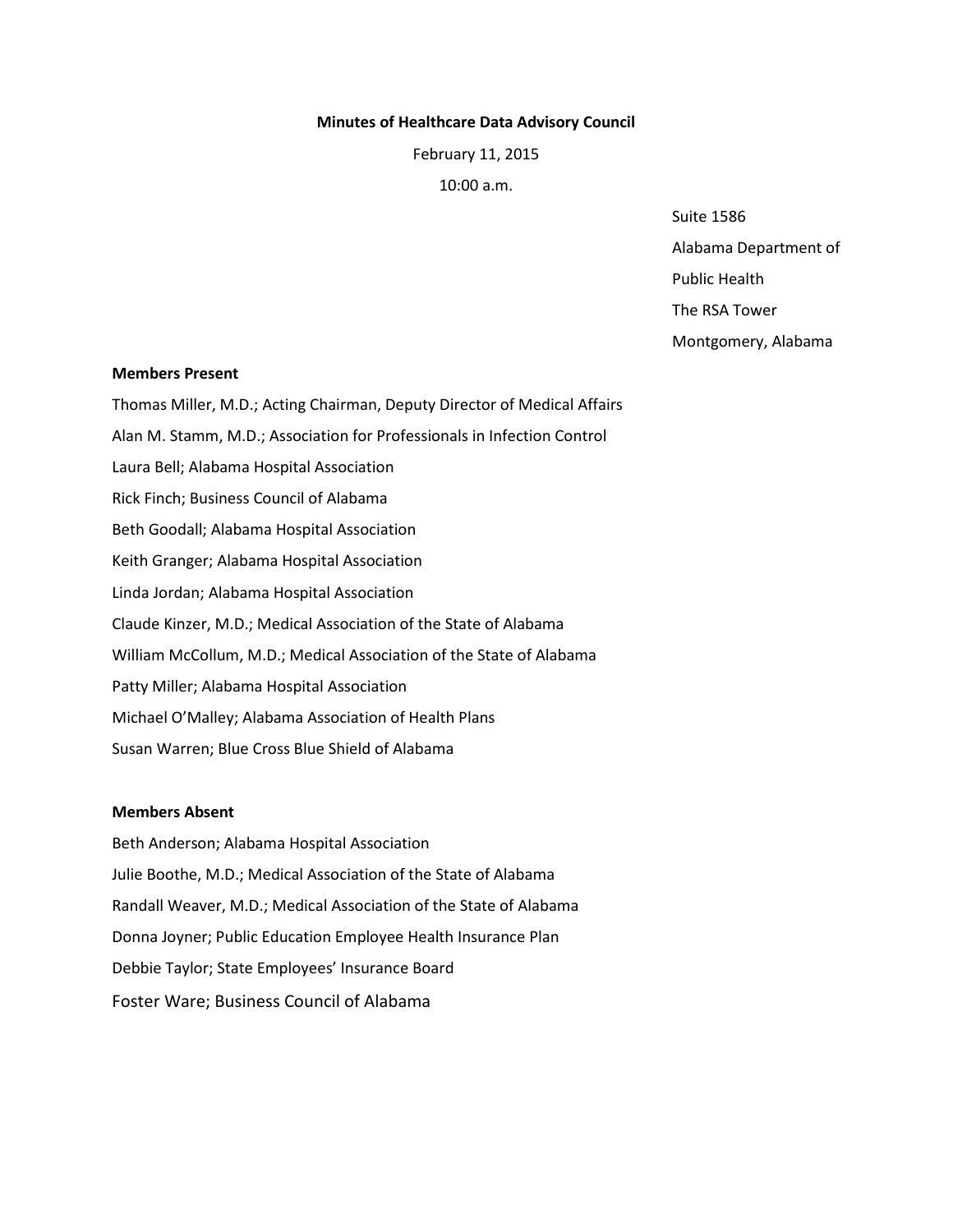### **Staff Present**

Nadine Crawford; Communicable Disease Kenya Dillard; Communicable Disease Jennifer Owes; Communicable Disease Sherri Davidson; Communicable Disease Kelly Stevens; Communicable Disease Harrison Wallace; Communicable Disease Sancha Howard; General Counsel

## **Organizations Present**

Teresa Fox; Alabama Quality Assurance Foundation Rosemary Blackmon; Alabama Hospital Association

## **CALL TO ORDER:**

The Healthcare Data Advisory Council was called to order at 10:05 a.m. by Dr. Miller. Roll call was taken and a quorum was present.

## **CONSIDERATION OF THE MINUTES:**

The minutes from June 19, 2013, September 11, 2013, May 7, 2014, and September 3, 2014 were presented. Motions to approve the June 2013, September 2013, May 2014, and September 2014 minutes were made and seconded; each motion passed unanimously.

#### **2014 HAI PRELIMINARY REPORT:**

Epidemiologist, Kenya Dillard, explained changes to the 2014 HAI 9 – month Preliminary Report, detailing distribution date and report layout. Emphasis was placed on the locations/units included in the data report that required verification due to HAI Reporting rule changes. The Council opined that the preliminary report layout was very useful in helping facilities determine which locations were or were not being reported according to state mandate.

#### **HAI FACILITY VALIDATION SESSIONS:**

The State HAI Coordinator, Nadine Crawford, informed the Council that she would select 19 hospitals for on-site validation visits of 2014 HAI data reported, based on facility's failure to sustain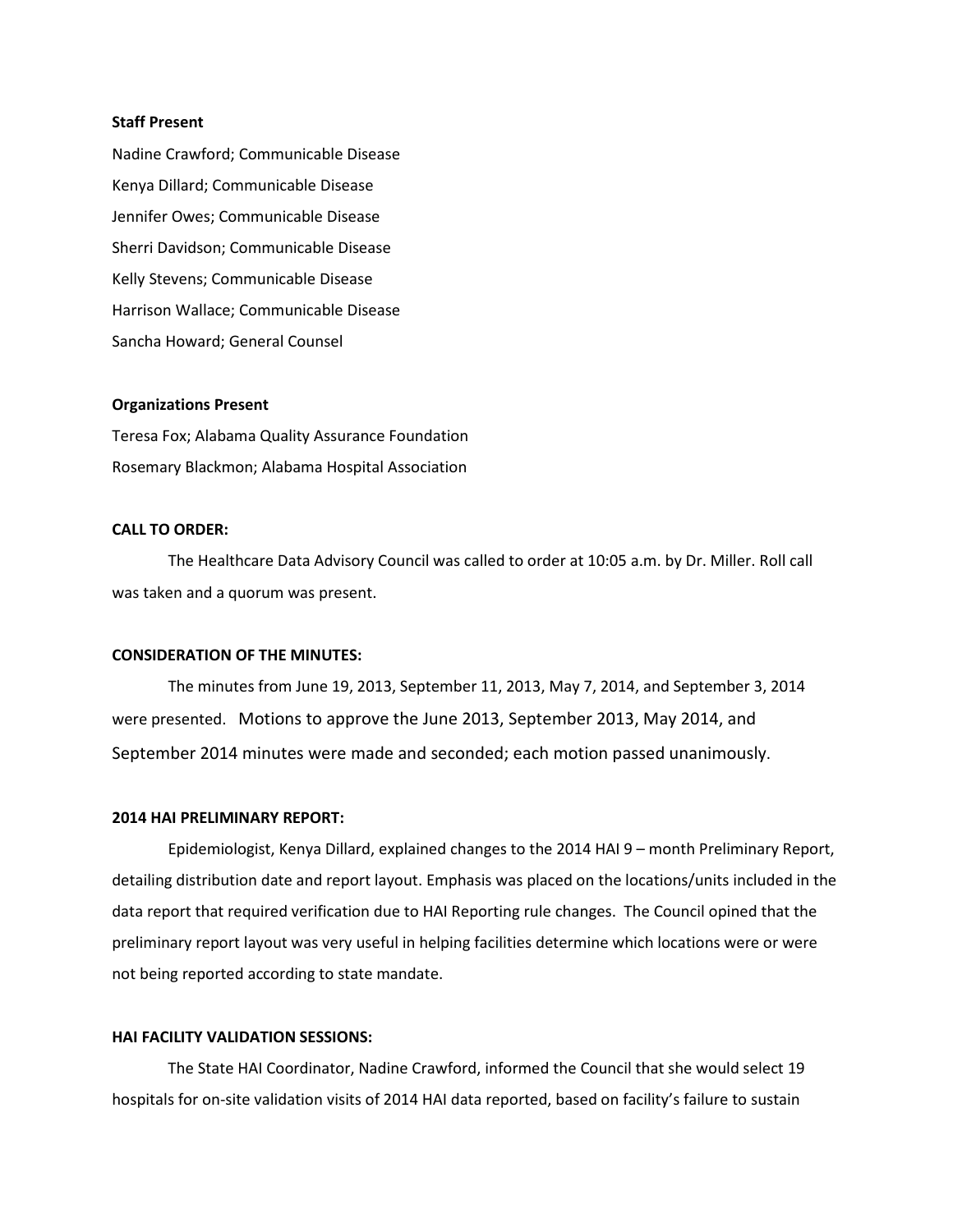performance, history of poor performance, a new Infection Preventionist, and/or first time visit. During each site visit, the CDC CLABSI tool will be used to validate data. Ms. Crawford explained the need to research Electronic Health Record validations may benefit the program, saving time and money spent on travel for the Department. The Council proposed processes in which medicals records could be viewed electronically (i.e. placing on a disk or secure FTP site). The Council requested Ms. Crawford set up a workgroup to research and discuss ELR for validation visits and describe information needed to obtain to complete a validation. Beth Goodall, Susan Warren, Teresa Fox, Laura Bell, Patty Miller, and Rick Finch volunteered to be a part of the workgroup. The Council also noted that Information Technology [from small and large facilities] personnel would be a great asset to the workgroup. Council members expressed appreciation for completing on-site validation visits as it provides more confidence that data submitted is accurate and meaningful.

# **COUNCIL APPOINTEES:**

Kelly Stevens provided information to the Council regarding members whose term would be ending in September or October, 2015. Those members include: Laura Bell, Beth Goodall, Linda Jordan, Donna Joyner, Debbie Taylor, and Rick Finch. Stacey Hollis' term expired previously, and a replacement has not yet been named.

#### **EBOLA SUPPLEMENTAL GRANT:**

Ms. Stevens provided information regarding a grant opportunity to receive funds for a three year project, to be awarded April 1, 2015. The grant project includes HAI related activities such as assessing hospital readiness and infection control preparedness in receiving and treating patients with serious infectious illnesses including ebola. If the grant is awarded, the Alabama HAI plan must be updated to incorporate the grant goals.

### **FEDERAL HAI REPORTING vs. Alabama HAI REPORTING:**

The Council discussed and approved removing superficial surgical site infections (SSI) from the ADPH HAI Annual Report beginning with 2014 data. SSI depths are not specified in the HAI Reporting Rule, and the Council opined that reports which include only deep and organ space mirror the Centers for Medicaid and Medicare Services reporting requirements.